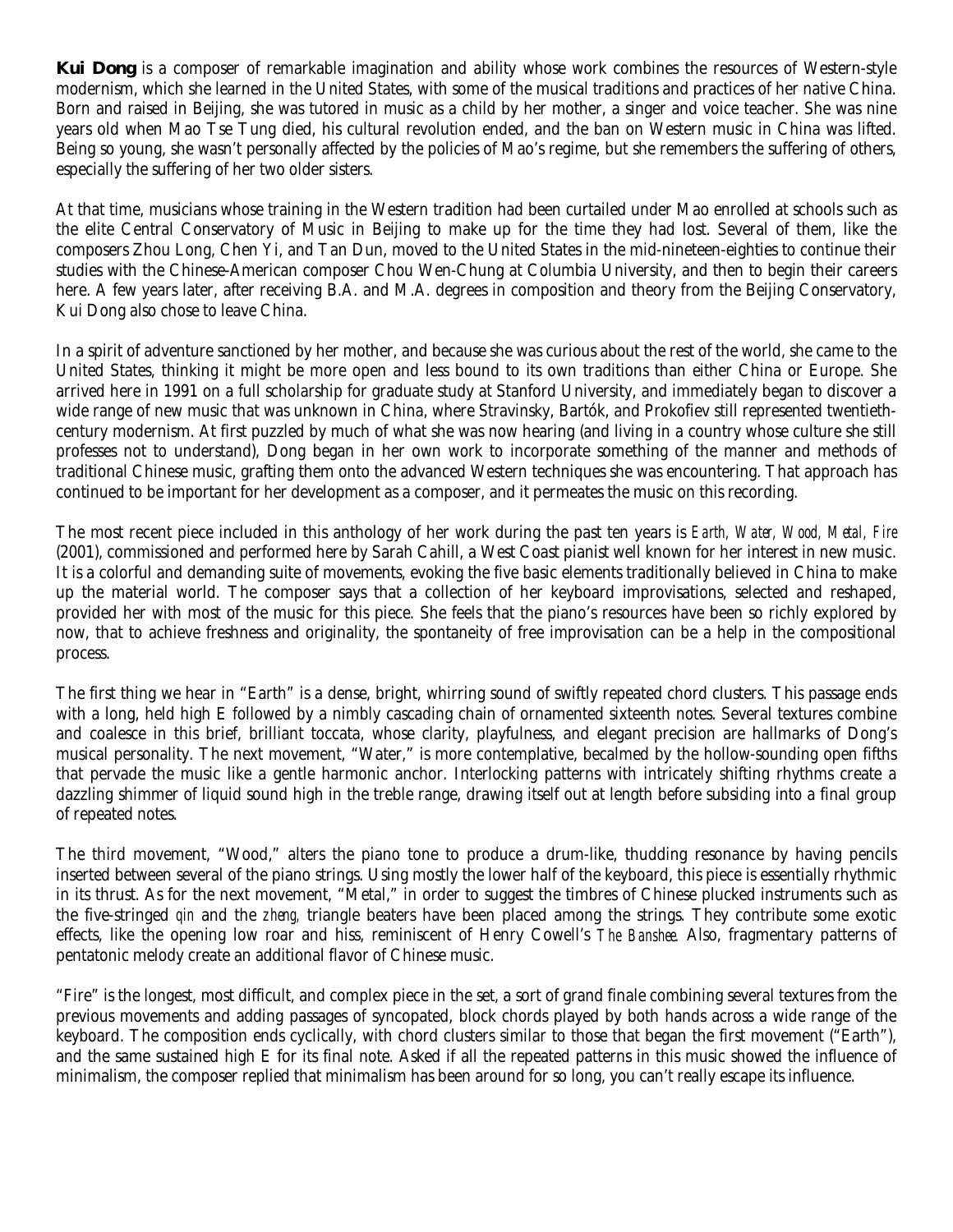Several of Dong's compositions have gained significant acclaim, including *Pangu's Song* (1998), for alto flute/flute and percussion, a winner in the 2001 International Society for Contemporary Music (ISCM) competition. This piece is a showcase for the flute, comprising a group of freely evolving episodes using the alto flute's low G, B, and D notes as a recurring motive. Slides, flutter-tonguing, multiphonics, virtuosic ornamentation, and rapid changes of register enhance the solo part as it vividly interacts with some colorful percussion writing. The opening alto flute solo is answered by a variable ostinato for vibraphone, which recurs in several of the ensuing episodes as a kind of pentatonically-inflected refrain, often in dialogue with the flute, helping further to bind the sections together.

After the first couple of episodes, the soloist exchanges the alto for a soprano flute, projecting a brighter, more intense sound. Now the percussion takes on an active role, using temple blocks and tom-toms. For a while the flute becomes more percussive too, in some exciting give-and-take across the whole ensemble. A more lyrical interlude gives way to the final, most elaborate section, beginning with the flute in its lowest register, instructed to "growl" its flutter- tongued theme, supported by a soft bass drum roll. A rapidly ascending run leads the flute to the piece's highest point, in dialogue with the drums, marked *quasi cadenza.* A few sudden downward runs and a brief percussion solo are followed by a flurry of repeated notes and a final upward flourish for the flute.

The earliest work recorded here is *Blue Melody,* for flute, clarinet, violin, cello, and piano, composed in 1993. It is the clearest example of Dong's use of heterophony, a kind of unsynchronized imitation that can sound almost improvisatory. It is a characteristic of Chinese traditional music, where counterpoint is less exact and rigorous than is typical in the West. The work's title refers to an occasion during the composer's student days, when she and her classmates were collecting Chinese folk songs in the countryside. Some women wearing blue funeral attire were seated together, singing. One woman began a song, and the others joined in at random, singing approximately the same melody. The beauty of the sound, and the unplanned naturalness of the musical result were strongly appealing. This mood of quiet contemplation may have influenced the beginning of *Blue Melody.*

The piece starts slowly, with a two-note motive, F-sharp and then G-sharp, a step higher, played by the cello. Gradually each of the instruments is introduced playing this motive differently, with ornamental additions, or textural variants, or with a different rhythmic character. They enter seemingly at random, overlapping each other until, after a brief climax, the impulse that brought them together wanes and the instruments scatter and disperse. This opening episode is the kernel of the piece, from which comes a series of imaginative variations, sometimes expansive and melodic, sometimes terse and compressed, or dense with ornamental figuration.

About halfway through the music's eight-minute length is the richest and longest variation. The cello, joined by the violin and then the flute, engage in a long-breathed, independent, contrapuntal passage that is more like real polyphony than heterophony. Meanwhile the other instruments accompany them with tiny cells of figuration based on the opening stepwise motive. The cadence at the end of this episode is lengthy and elaborately drawn out. In sharp contrast to all of this linearity, there is one syncopated chordal episode that recurs periodically. The last of its appearances serves as the piece's climax, a tutti passage played *fff* that leads to the final variation, where a subdued recollection of the opening statement concludes the piece on a chain of repeated F-sharps in the flute and piano.

Kui Dong has also worked extensively with electronically generated sound, and *Crossing* (1999–2000), commissioned by New Radio Performance, Inc. and the Meet the Composer/USA Commissioning Award program, is a recent example. The first of its three movements opens "with a mass of slow, floating, and low frequency sine waves." This first movement has a hazily introductory feeling, setting the stage, as it were, for the rest of the piece. Since the composition was conceived as part of a project in which "diversity" was a guidepost, the composer semi-humorously staged a head-on culture clash in the second movement. After an opening section of percussion-based rhythms, a sudden onslaught of Western-style industrial noises and assorted mechanized-sounding chaos takes over, fading at the end into the sounds of an electric guitar and drum set. The last movement is reflective, evoking childhood memories, and the composer's own voice is heard singing a song she learned as a little girl.

*Three Voices* (1998) is thoroughly Chinese in its instrumentation. The *zheng* (a kind of zither), the *erhu* (a Chinese violin), and the *xiao* (a bamboo flute), make up the ensemble. Their individual timbres are so unlike each other that each one has been given a somewhat soloistic role in this unusual trio. The piece opens with an episode featuring the brightly agile xiao, accompanied by the other instruments. Then, the intensely expressive, almost vocal sound of the erhu dominates the texture. The third episode is a solo for the zheng, full of chords in different registers. Next, there is a slow, sustained duet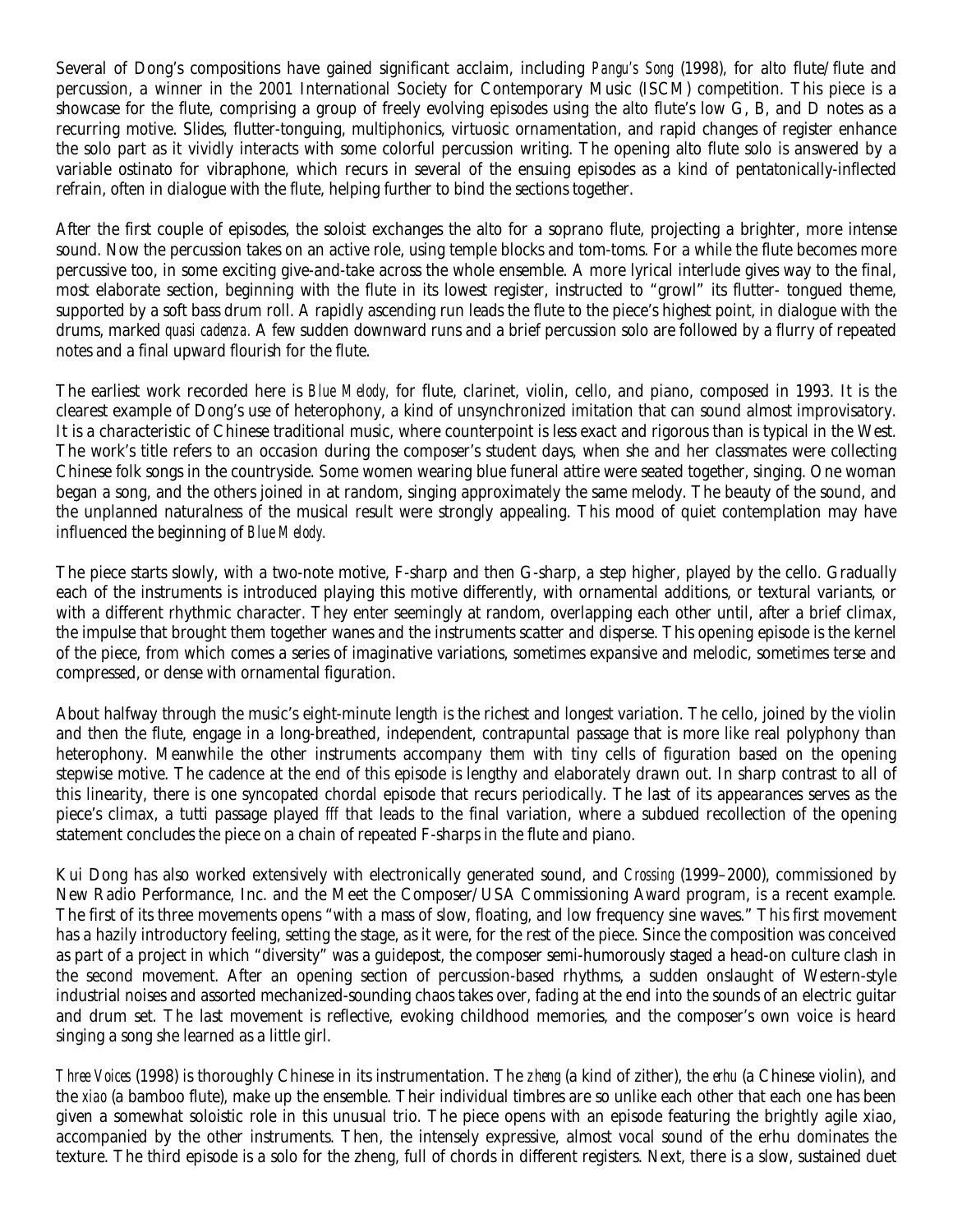for xiao and erhu in their upper ranges, with a few long-held notes intertwining ornamentally amid heterophonic imitation.

After this comes a change of mood: a perky dance-like section at a faster pace, led by the zheng, which moves into a lively discourse for all three instruments. During a period of maximum activity the music reaches a climax marked *fff,* the zheng drops out, and the piece concludes with a quiet recollection of the earlier xiao/erhu duet. At the very end, the zheng returns briefly for the final cadence. Built around contrasts of color and texture, *Three Voices* is probably the simplest and most easily accessible piece on this recording.

If there is an overriding consistency to several of these pieces, it is not only in the contrast of East and West, as expressed by the Chinese instruments of *Three Voices,* and the style of dissonant, disjunct, Western modernism they are playing, or by the jarringly opposed sounds in the last two movements of *Crossing.* It is also in the nature of Dong's ensemble writing, as heard in the three chamber works. She shows great sensitivity to the way the instruments interact, presenting the listener with a fluid, eventful texture open to many possibilities. There is a richness of ornament and a spontaneity of detail in her music that are often surprising and delightful to hear.

She also has a way of bringing out idiomatic nuances of timbre and instrumental technique, especially for the flute and the trio of Chinese instruments, that seems to capture their essential natures. Indeed, her sense of color is one of her great strengths. Formally, her music often proceeds one gesture at a time. She presents an engaging musical opening and then finds a suitable response, which leads to another gesture and another response until a moment of change or contrast is called for, which may result in a climax or a passage of dissolution. This is a very intuitive approach to shaping a piece of music, which in Dong's case works very well. Her free use of heterophony helps the process along, and also her use of variation technique, as in *Blue Melody.* In general, the music moves forward in a chain of short, connected episodes, like the set of solos which begins *Three Voices.* Toward the end of a composition a climactic point is reached, followed by a brief final passage often recalling an earlier episode.

Several of these pieces have a tonal feeling derived from the mixture of diatonic and pentatonic scale patterns which the composer blends in various ways, as in "Fire," from *Earth, Water, Wood, Metal, Fire*. The other movements in this cycle are governed by a set of consistent intervallic relationships. "Earth" and "Water" are centered on fifths, "Wood" circles around a sixth (F-sharp and D), and "Metal" is built on a stack of thirds. This kind of intervallic unity lends a special and different harmonic flavor to each of the movements. Meanwhile in other pieces there seems to be a more eclectic quality to Dong's treatment of harmony. Her usual manner is not to have any ideological or systematic way of proceeding. Her consistencies of form and the improvisatory-sounding openness of her textures are matters of style rather than willful intention. She will use whatever means she can to solve the problem at hand in the best way she is able, pursuant to her esthetic judgment. As a result, these pieces possess an unmistakable individuality and directness. She also plans her compositions well in advance of starting to write any of the notes. This may account for the strong onward motion and secure sense of timing, as well as a certain temperamental detachment that runs through her music.

Like several of her fellow expatriates, Kui Dong has brought a fresh and welcome perspective to contemporary music in the United States. Ethnic and popular music from around the world have long been part of the national mix, but art music in this country has traditionally looked inward or toward Europe for new impulses and ideas. The influx of gifted, welltrained composers from other cultures is just beginning to change that perception, and the present recording may help to broaden it a little bit further. —*Jules Langert*

*Jules Langert is a composer and former teacher residing in Oakland, California, and currently employed as a concert reviewer by the online publication* San Francisco Classical Voice.

**Kui Dong** was born in Beijing in 1966 and first studied harmony and composition with the composer Liu Zhuang. She went on to receive B.A. and M.A. degrees in theory and composition from the Central Conservatory of Music in Beijing, where she studied with Wu Zuqiang and Du Mingxin. In 1991 she moved to the United States. In 1997, she received her doctoral degree in composition from Stanford University, where her teachers included Leland Smith in composition and John Chowning and Chris Chafe in computer music. Since 2003, she has been an Associate Professor of Music at Dartmouth College.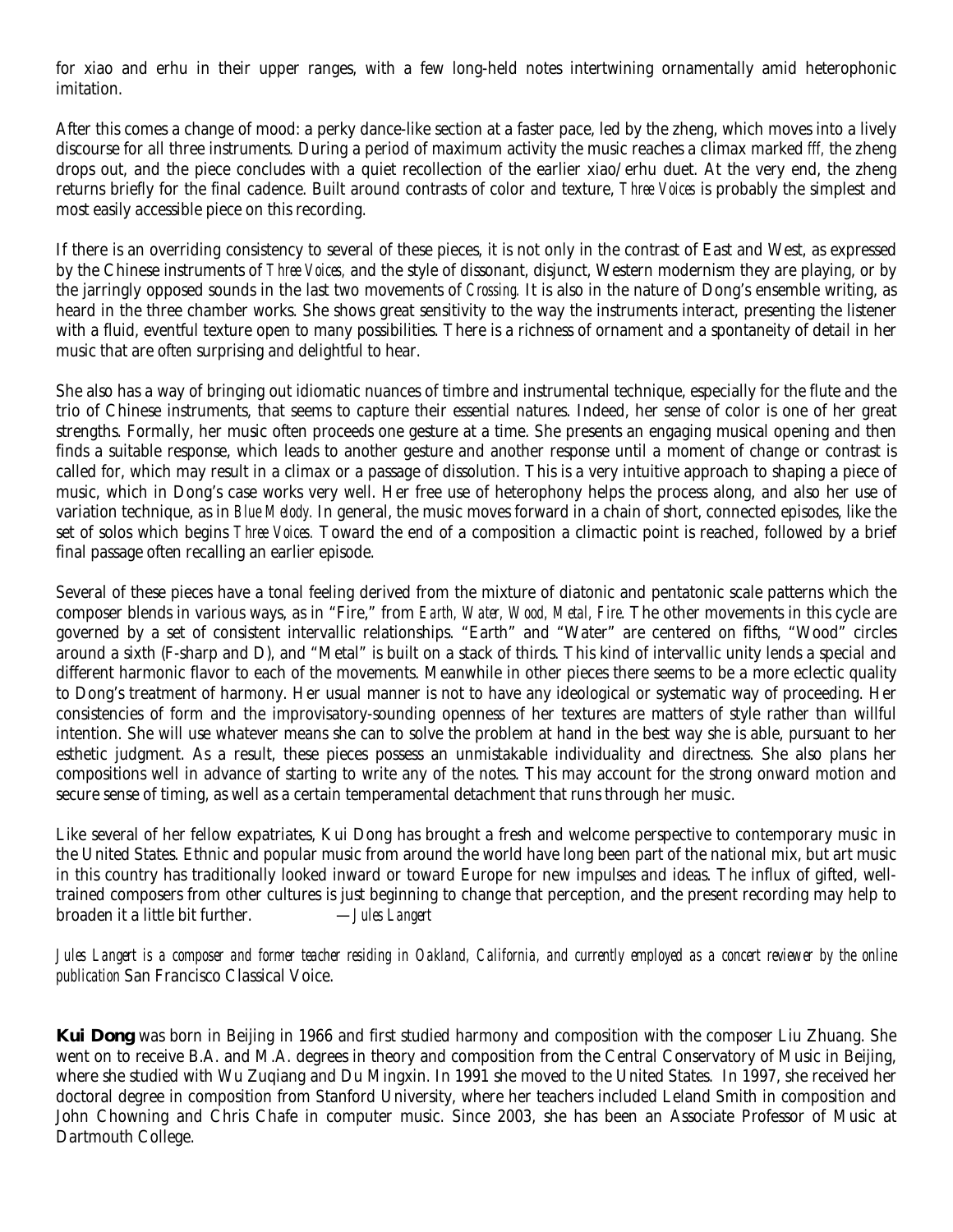Kui Dong's compositions span diverse genres and styles and include ballet, orchestral and chamber works, choral music, electro-acoustic music, film scores, and multi-media art. While at the Central Conservatory in Beijing, she studied Western classical and early-twentieth-century music, and Chinese classical and folk music, and produced a number of chamber and orchestral compositions as well as music for television commercials and film soundtracks.

Dong has received numerous honors, including the ALEA III 1994 International Composition Prize (*Blue Melody*), First Prizes at Beijing's National Collegiate Art Song, National Dance and Music, and First Piano Work (Third Prize, no first prize given) competitions, and awards from ASCAP, ISCM, Italy's International Music Competitions of the Val Tidone, the Djerassi Foundation, Bellagio (Rockefeller Foundation), the Asia-Pacific National Fund, and Ars Electronica. She has been commissioned by the Central Ballet Group of China, Bay Area pianist Sarah Cahill, the Core Ensemble, Piedmont Choir, New Radio Performance, Inc., the Dale Warland Singers/Jerome Foundation, The Mary Flagler Cary Charitable Trust, the San Francisco Contemporary Music Players, and the Serge Koussevitzky Music Foundation in the Library of Congress, and has also received a Meet the Composer/USA Commissioning Award. Her work has received performances by the Symphony Orchestra of the Central Ballet of China, the Windsor Symphony Orchestra, Symphony Orchestra of the Musical Theatre-Studio, the San Francisco Contemporary Music Players, the New York New Music Ensemble, Composers, Inc., ALEA III, Music from China and the Beijing Dance Institute, Earplay New Music Ensemble, Volti, Chamber Ensemble of ISCM, the Core Ensemble, l'ensemble Artedie, Piedmont Choir, Melody of China, Citywinds, soloists of Orchestre National de France, the Pinkas-Hirsch Piano Duo and by pianist Sarah Cahill. Dong's work has also been presented in such notable music festivals as Other Minds, France's Bourges International Festival of Electronic Music and the Paris China Year Music Festival, Spoleto USA, Beijing International Chamber Music Week, June in Buffalo, the Pacific Rim and American New Music Festivals, Helsinki's Soundbox 2.0 at the Museum of Contemporary Art, Edinburgh's **"**Soundings . . ." and others in Finland, China, Argentina, Canada, Germany, Australia, and the United States. She occasionally performs free improvisation with Christian Wolff, Larry Polansky, and other musicians.

**Sarah Cahill**, piano, specializes in commissioning and premiering new works as well as delving into the American historical avant-garde. Compositions dedicated to her include John Adams's *China Gates,* Pauline Oliveros's *Quintuplets Play Pen,* and Evan Ziporyn's *Pondok,* and she has premiered pieces by Lou Harrison, Terry Riley, Ingram Marshall, Julia Wolfe, Ursula Mamlok, George Lewis, Leo Ornstein, and many others. Cahill's albums of works by Ravel, Henry Cowell, and Ruth Crawford and Johanna Beyer are on the New Albion label, for which she will also record music by Leo Ornstein, Evan Ziporyn, and Ingram Marshall. She has also recorded George Lewis's *Endless Shout* for the Tzadik label, Ursula Mamlok's *Three Bagatelles* on CRI, and works by Larry Polansky and Michael Byron for Artifact and Cold Blue, respectively.

The **San Francisco Contemporary Music Players (SFCMP),** now under the musical leadership of David Milnes, is one of the leading groups dedicated to the performance of music written by today's composers. Known for programming that is international in scope and stylistically diverse, the ensemble has performed more than a thousand pieces, including more than one hundred sixty-five U.S. and world premieres. It has commissioned more than sixty new pieces from such well-known composers as John Adams, John Cage, Chen Yi, James Newton, and Julia Wolfe. The group is an eight-time winner of the national ASCAP/Chamber Music America Award for Adventurous Programming of Contemporary Music. In addition to its subscription series at the Yerba Buena Center for the Arts, SFCMP has toured widely throughout California with performances at such prestigious concert series as San Francisco Performances, Cal Performances, the Stern Grove Festival, Los Angeles' Monday Evening Concerts, and the Ojai Festival. SFCMP made its European debut at the Cheltenham Festival in 1986 and its East Coast debut at the Library of Congress in Washington, D.C., in 2001.

**Olly Wilson**, conductor, has a richly varied musical background that includes not only the traditional composition and academic disciplines, but also his professional experience as a jazz and orchestral musician, his work in electronic media, and studies of African music in West Africa itself. His catalogue includes orchestral and chamber works, as well as works for electronic media. He has taught on the faculties of Florida A&M University and the Oberlin Conservatory of Music, and is currently Professor of Music at the University of California at Berkeley, where he has taught since 1970. In 1995, Wilson was elected to membership in the American Academy of Arts and Letters.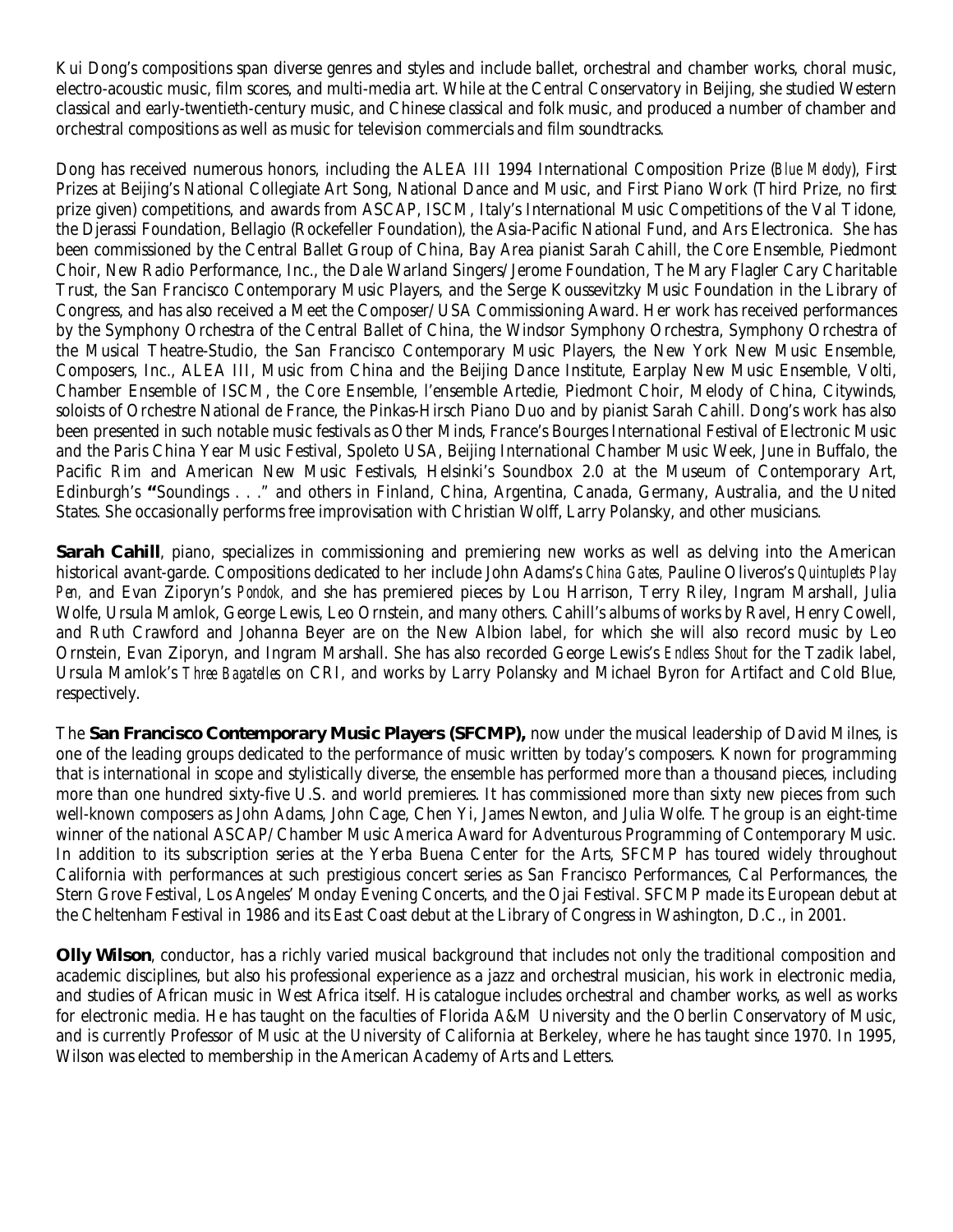**Tod Brody** teaches flute and chamber music at the University of California, Davis, where he also performs with the Empyrean Ensemble. Brody is the principal flutist for the Sacramento Opera and California Musical Theater, and also appears frequently in such ensembles as the San Francisco Opera and Ballet orchestras. With the San Francisco Contemporary Music Players, Empyrean Ensemble, and Earplay, Brody has performed numerous world premieres and has been extensively recorded. In addition to his work as a teacher and performer, Brody serves composers and new music as director of the San Francisco Bay Area Chapter of the American Composers Forum. He first performed with the San Francisco Contemporary Music Players in 1997.

**Daniel Kennedy**, percussionist, has been performing with the San Francisco Contemporary Music Players since 1993. He holds a master's degree from California Institute of the Arts, and a doctoral degree from the State University of New York at Stony Brook. Kennedy has given premiere performances around the United States, Europe, and Japan, and has explored and performed the music of many cultures, including India, the Middle East, and Indonesia. He has been the founding member of several contemporary music ensembles, and has performed with such groups as the New York New Music Ensemble, Earplay, and the Empyrean Ensemble. He is currently on the faculty at California State University, Sacramento, where he is Instructor of Percussion and Artistic Director of the Festival of New American Music.

**Chen Tao**, *di* (bamboo flute), a well-known Chinese woodwind musician, is the founder and director of Melody of Dragon, Inc., and the artistic director and conductor of the Chinese Music Ensemble of New York. He has performed with many ensembles and has collaborated with the BBC Philharmonic, the Orchestre National de Lyon, the National Symphony Orchestra of Portugal, and the Flemish Radio Orchestra. His playing can be heard on the soundtracks of several Hollywood movies, including *Seven Years in Tibet, Corrupter* (with the New York Philharmonic), and the PBS documentaries *Under the Red Flag, the Voice of China,* and *Becoming American.* He has also performed and recorded modern compositions by such well-known composers as Tan Dun, Zhou Long, Chen Yi, Kui Dong, Joan La Barbara, Carter Burwell, Bun-Ching Lam, and Qu Xiao-song.

**Hong Wang**, *er-hu* (Chinese fiddle), a music educator, composer, and performing artist, utilizes his extensive knowledge of Chinese folk music and its traditional instruments in a busy schedule of diverse activities. Under the sponsorships of the European Foundation for Chinese Music Research, the Kaochi Cultural Exchange Association, the Germany Peace University and other world music festivals, he has performed and lectured in The Netherlands, Singapore, Hong Kong, Japan, and Germany. His recordings of Chinese music are available on both audio and videotapes. Telemark, Sony Classical 0-8, Sega, Wind Records (Taiwan), Young Imaginations, and Hansheng Cultural Productions have included him in CD-ROMs and CDs about music featuring Chinese traditional music. Hong Wang serves as artistic director of Melody of China.

**Ann Yao,** *zheng* (Chinese zither), graduated from the Shanghai Conservatory of Music, where she studied with Sun Wenyan and He Bao-quan. In 1982 she toured the United States with the Shanghai Music Group, and two years later she participated in the Olympic Arts Festival in Los Angeles with the Central Traditional Ensemble of Beijing. Ann Yao moved to the United States in 1985 and has since appeared as *zheng* soloist and worked with Music From China, the Brooklyn Philharmonic Orchestra, and the New Music Consort, among others. She has premiered works by Zhou Long, Chen Yi, Tan Dun, Kui Dong, and James Mobberley. She currently works at Epcot of Walt Disney World as a soloist of *sixian* (stringed instruments).

Producers: Adam Frey (*Pangu's Song, Blue Melody*), Kui Dong (*Earth, Water, Wood, Metal, Fire; Three Voices*) Engineers: Robert Shumaker (*Earth, Water, Wood, Metal, Fire; Pangu's Song; Blue Melody*), Paul Vazquez (*Three Voices*) Production Asst: John McGinn (*Pangu's Song, Blue Melody*)

Digital mastering: Paul Zinman, SoundByte Productions, Inc., NYC

*Pangu's Song* and *Blue Melody* were recorded on October 21, 2000, at the Center for Computer Research on Music and Acoustics (CCRMA) at Stanford University. *Earth, Water, Wood, Metal, Fire* was recorded on April 22, 2002, at First Unitarian Church, Beverley, California. *Three Voices* was recorded on June 4, 2002, at Track 9 studio, New York City. Cover art: Lampo Leong, *Corona VI,* acrylic and mixed media on canvas, 33" x 50", 1997–2004 Cover design: Bob Defrin Design, Inc., NYC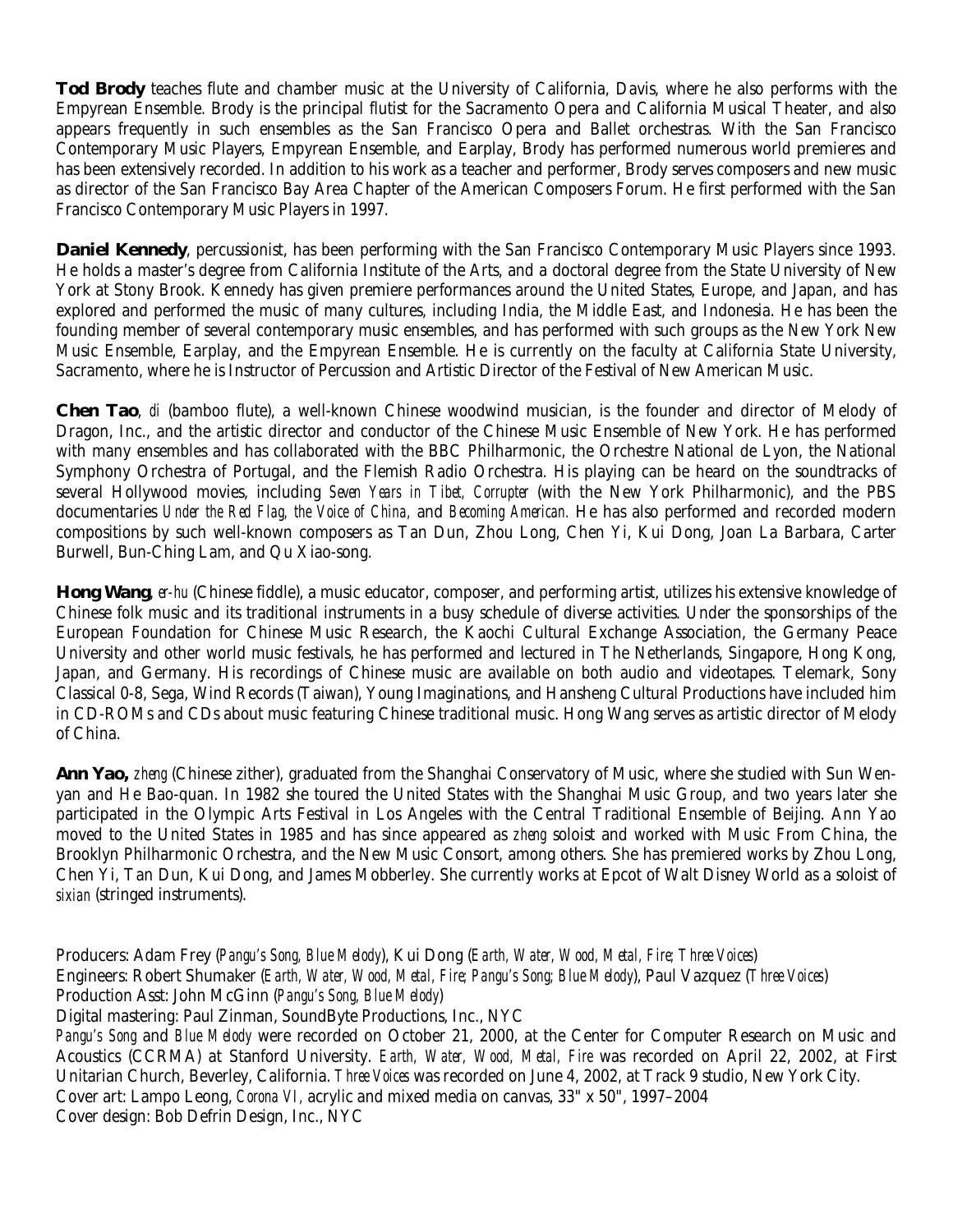## **This recording was made possible by a grant from the Francis Goelet Charitable Lead Trust.**

Special thanks to Chris Chafe and CCRMA at Stanford University for the use of the recording studio, Barry Scherr, and the Dean's Office of Dartmouth College for its support of this recording.

## FOR NEW WORLD RECORDS:

Herman E. Krawitz, President; Paul M. Tai, Director of Artists and Repertory; Lisa Kahlden, Director of Information Technology; Virginia Hayward, Administrative Associate; Mojisola Oké, Bookkeeper; Dan Parratt, Production Associate.

## RECORDED ANTHOLOGY OF AMERICAN MUSIC, INC., BOARD OF TRUSTEES:

Richard Aspinwall; Milton Babbitt; John Lee Carroll; Emanuel Gerard; David Hamilton; Rita Hauser; Herman E. Krawitz; Robert Marx; Arthur Moorhead; Elizabeth Ostrow; Cynthia Parker; Larry Polansky; Don Roberts; Marilyn Shapiro; Patrick Smith; Frank Stanton.

Francis Goelet (1926–1998), Chairman

 $\mathcal{P}$  &  $\mathcal{Q}$  2004 Recorded Anthology of American Music, Inc. All rights reserved. Printed in U.S.A.

**KUI DONG** (b. 1966) **PANGU'S SONG** 80620-2

*Earth, Water, Wood, Metal, Fire* (2001) 20:55

1. Earth 2:25 2. Water 5:18 3. Wood 2:54

4. Metal 3:19

5. Fire 6:59

Sara Cahill, piano

6. *Pangu's Song* (1998) 9:06 Tod Brody, flute; Daniel Kennedy, percussion

7. *Blue Melody* (1993) 7:44

San Francisco Contemporary Music Players: Barbara Chaffe, flute; William Wohlmacher, clarinet; Roy Malan, violin; Stephen Harrison, cello; Karen Rosenak, piano; Olly Wilson, conductor

*Crossing* (1999–2000) 22:02 (electronic/computer tape music) 8. Movement I 6:43 9. Movement II 9:03 10. Movement III 6:16

11. *Three Voices* (1998) 8:42 Hong Wang, *er-hu* (Chinese fiddle); Ann Yao, *zheng* (Chinese zither); Chen Tao, *di* (Chinese bamboo flute)

All compositions published by the composer.